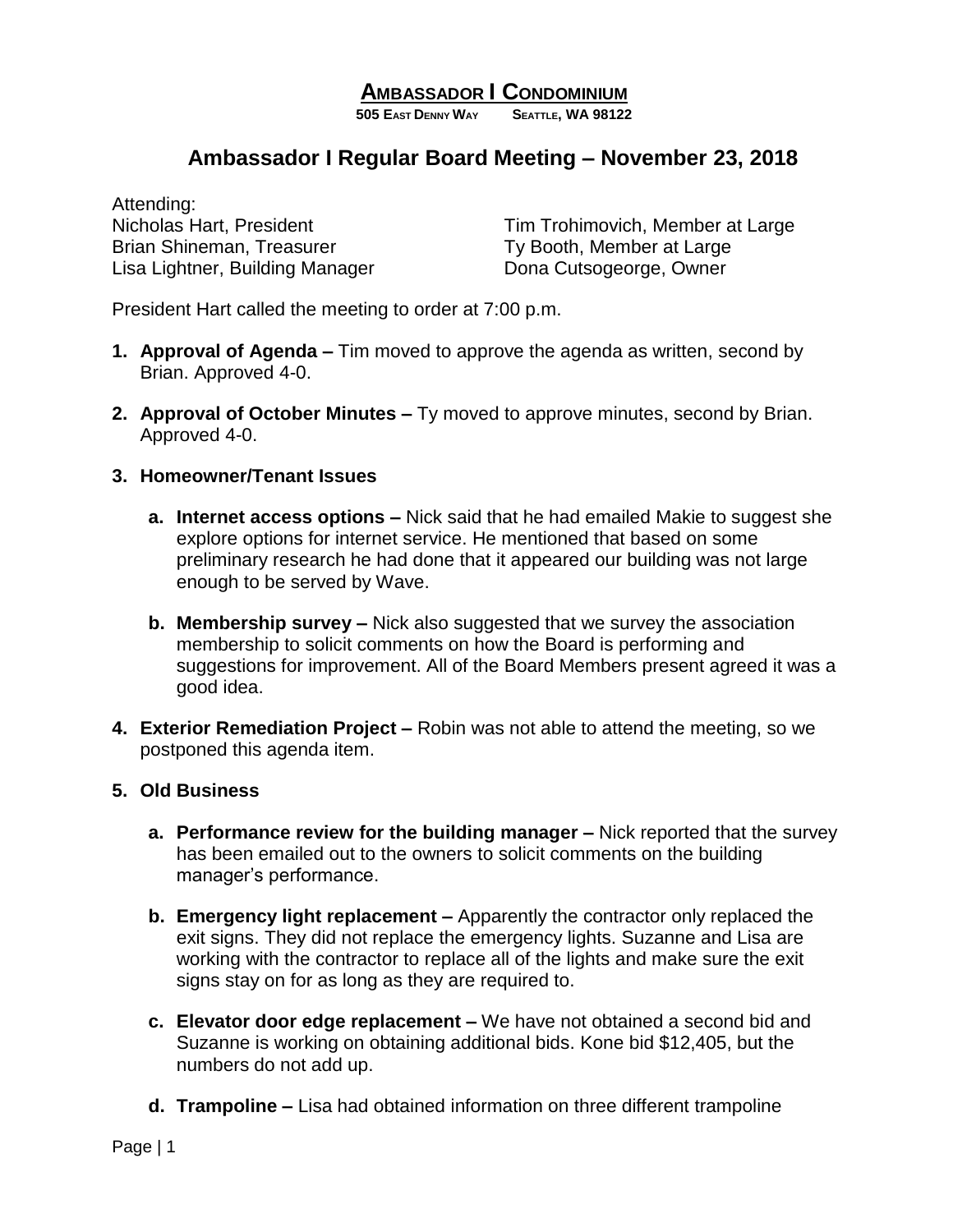options. Brian moved to spend \$250 plus any tax and shipping to purchase a trampoline from Costco. Ty seconded the motion and it passed 4-0. Nick, who has a Costco membership, offered to purchase and deliver the trampoline.

**e. Baseboard replacement –** Robin is still looking into baseboard options.

### **6. New Business**

- **a. Ratification of the email vote to replace the washing machine –** Tim moved to purchase a new washing machine for \$1,994 plus \$125 for shipping, installation, and tax. Brian seconded the motion and it passed 4-0.
- **b. Vote on the 2019 budget –** The Board discussed the budget. By email Suzanne reported that she did some calculations using the current building reserve study, which includes a plan for the rehabilitation and replacement of the buildings systems. Considering the recently completed exterior rehabilitation work, the building reserve account currently has more money than needed to fund the work planned by the reserve study at this time under. So we can adjust the reserve contribution down from \$76,000 in 2018 to \$70,000 in 2019. The reserve study is being updated, so we will need to evaluate the necessary reserve contribution after the study is completed for the 2020 budget. After the Board discussed the budget, Ty moved to approve the 2019 budget as proposed. Brian seconded the motion and it passed 4-0.
- **c. Rule violations in the commercial unit –** The rule violations include working before 7 a.m., working without prior approval of the work by the Board, cutting the fire alarm wires, and cutting the wires to the elevator, putting the elevator out of service for two days. The owner of the commercial unit has been sent the bills for the repairs with a request that the owner pay them. After extensive discussion of the rule violations and potential remedies, Nick called up our rules on his phone and concluded that we cannot fine an owner until they receive a warning letter. Tim moved that the association send the owner of the commercial unit a warning letter. Brian seconded the motion and it passed 4-0. The letter will also ask the owners to turn off their lights when they are not working in the commercial unit.

### **7. Building Manager Report (Lisa)**

- **a. Landscaping plans and bids –** The association has received a bid for landscaping and a bid to prepare a landscaping plan. Tim moved to contract with The People's Gardening Collective to prepare a landscape plan to replace the landscaping removed during the exterior building rehabilitation project. Brian seconded the motion and it passed 4-0. The association hoped to get a plan for the membership meeting in January 2019.
- **b. Shelves for packages in exercise room –** Steve is researching options. As Steve was not present, the item was postponed.